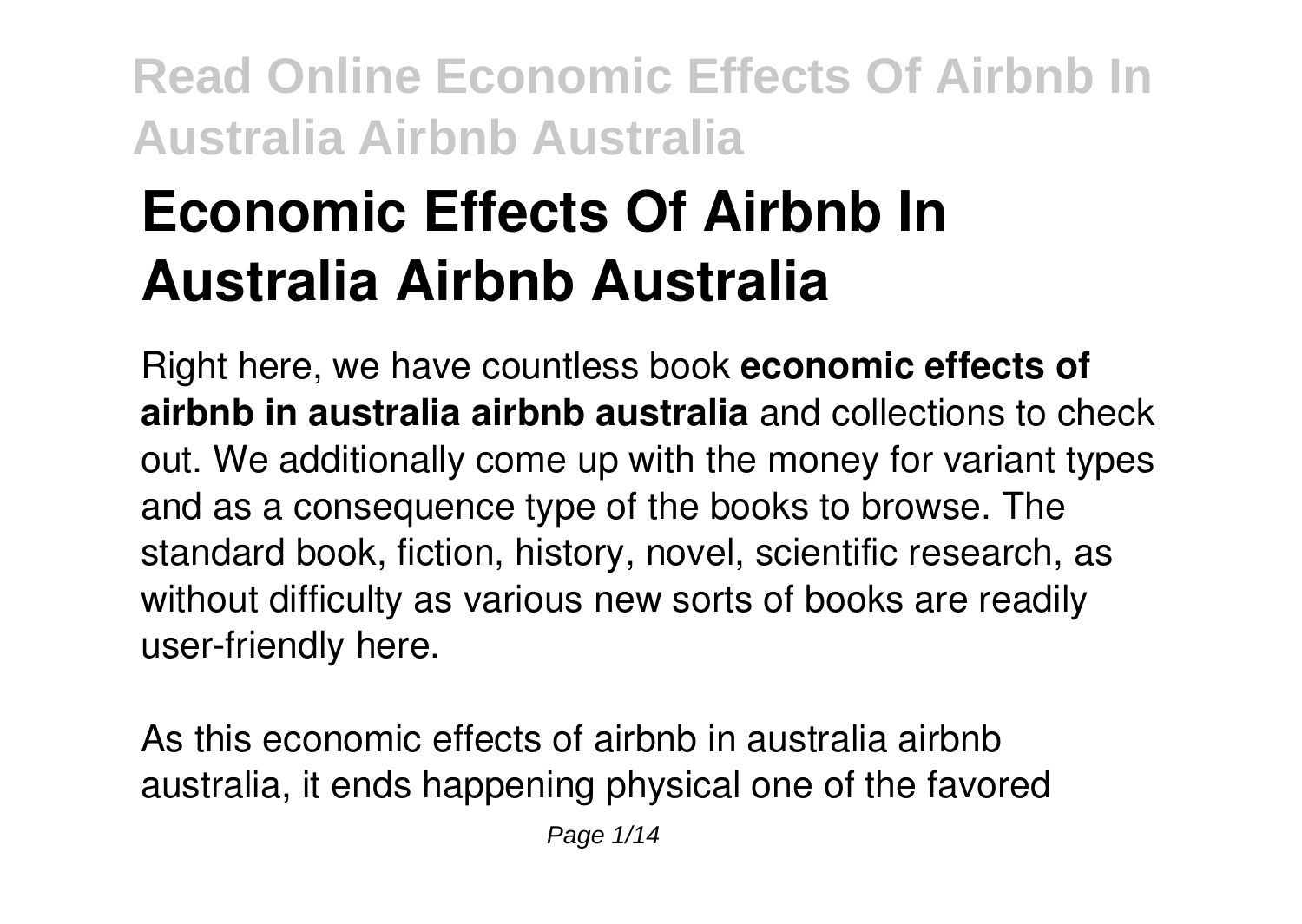ebook economic effects of airbnb in australia airbnb australia collections that we have. This is why you remain in the best website to look the amazing ebook to have.

#### **The effect of Airbnb on the housing market | Your Morning** Can Airbnb Survive?

The Sharing Economy comes home! The Airbnb IPO (at long last)!Airbnb: A \$100 Billion Story | The Prof G Show Airbnb Business Model: Why Airbnb MUST be Banned? (Or Atleast Restricted | New Research 2019) **Coronavirus and the economy: Capitalism is literally collapsing on itself: Scott Galloway** Free Market Economics: Uber, Airbnb, \u0026 Feastly vs Government Regulation - Learn Liberty *How Airbnb Creates the Future of Travel How The Coronavirus* Page 2/14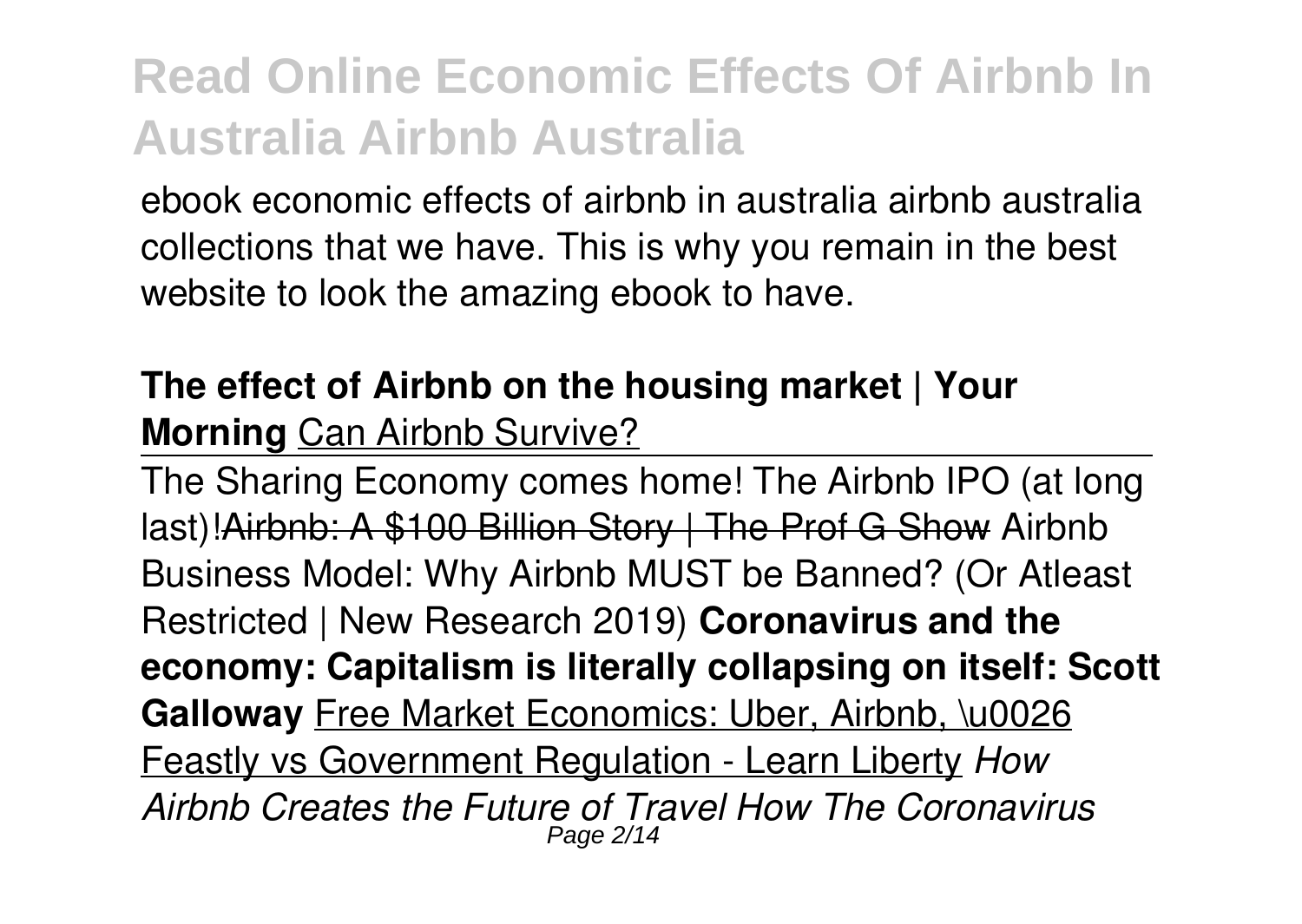*Impacts Airbnb: Is This The End Of Short Term Rentals?* Coronavirus in Context: How Airbnb Hosts and Guests Are Adapting to COVID-19 | WebMD Everything you need to know about airbnb welcome books

The Rise of the Sharing Economy 3 Reasons This Former Wall St. Hedgefunder Will NOT Invest in Airbnb's IPO! **How I**

#### **Profit From AirBnB Business Investment Properties**

*Making A Small Fortune With Container Home For Early Retirement (Hosting with Airbnb) HOW MUCH MONEY MY TINY HOUSES MAKE and why Airbnb is the best way to make passive income*

AIRBNB Hosting During COVID-19 Pandemic | Not Good Airbnb Business Operating Cost Breakdown | NET PROFIT (Airbnb Business 2019) The Rise of the Rundle \u0026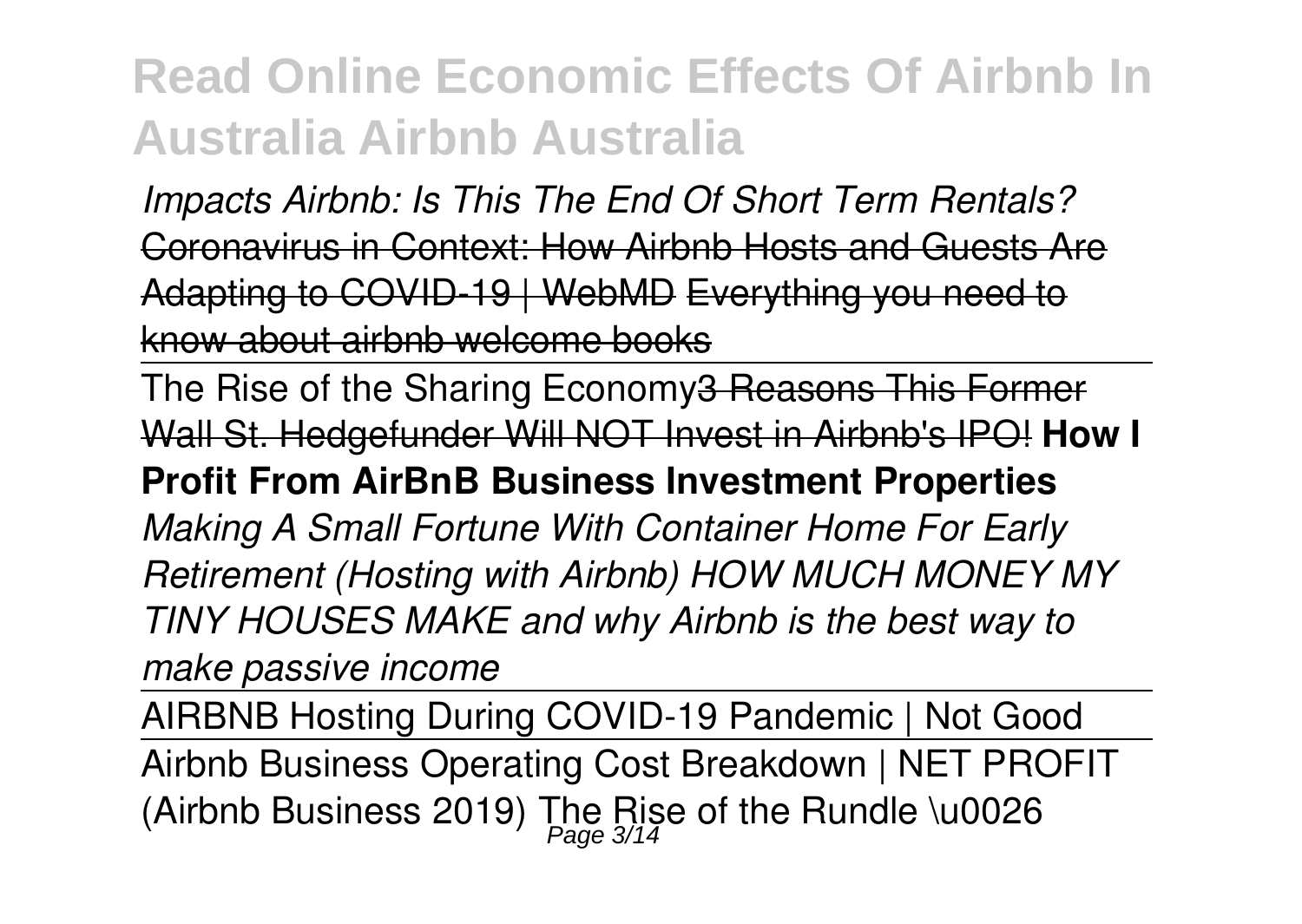Algorithmic-Commerce | The Prof G Show We Made \$7,000-\$10,000/Mo. Hosting on AirBnB | Our Tips for Successful AirBnB Hosting Dubai's Plan to Outlive Oil Who Really Wins In The Share Economy? *10 Questions on the* **Sharing Economy Panel with Airbnb \u0026 visitBerlin:** Sharing Economy – Challenge Or Opportunity For Tourism Destinations Is Airbnb ruining cities? *7 Businesses That Will Boom After This Pandemic* Impact of the Sharing Economy on Real Estate Economics for a Pandemic (AND BITCOIN) Charles Wheelan Interview The Economics of Uber *Airbnb Business Model: How much Does It Cost To Start A Property? [Airbnb Business]* Economic Effects Of Airbnb In Airbnb benefits its many hosts, who use Airbnb to supplement their income; Airbnb impacts neighborhoods that are off the Page 4/14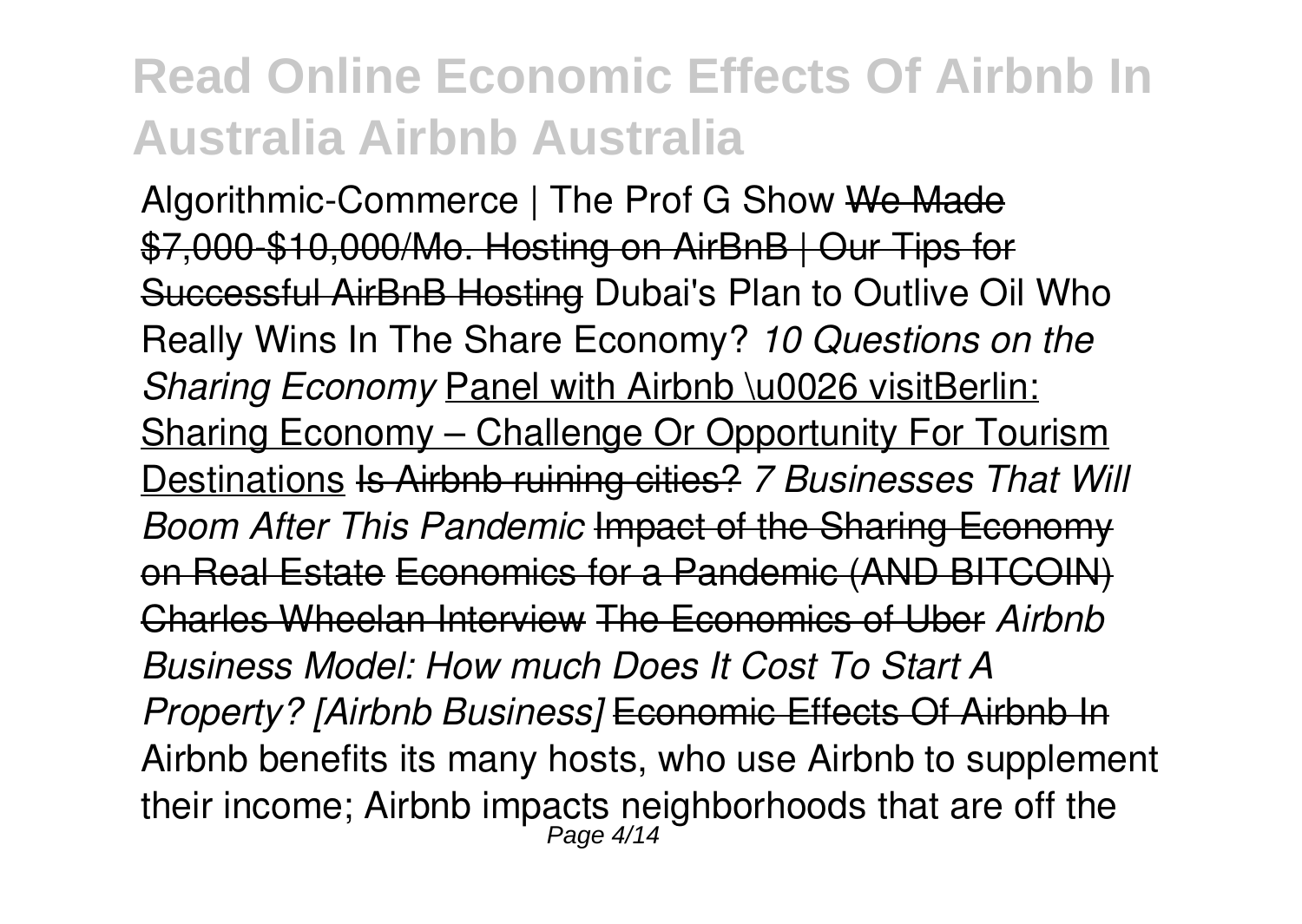main hotel beat, distributing visitor spending across many neighborhoods... Airbnb benefits the city as a whole. In San Francisco, it generated \$56 million in direct and indirect ...

#### Economic Impacts of Airbnb - HR&A

The economic costs Airbnb imposes likely outweigh the benefits. While the introduction and expansion of Airbnb into U.S. cities and cities around the world carries large potential economic benefits and costs, the costs to renters and local jurisdictions likely exceed the benefits to travelers and property owners.

The Economic Costs and Benefits of Airbnb | Portside Airbnb guests and hosts supported AUD \$214 million in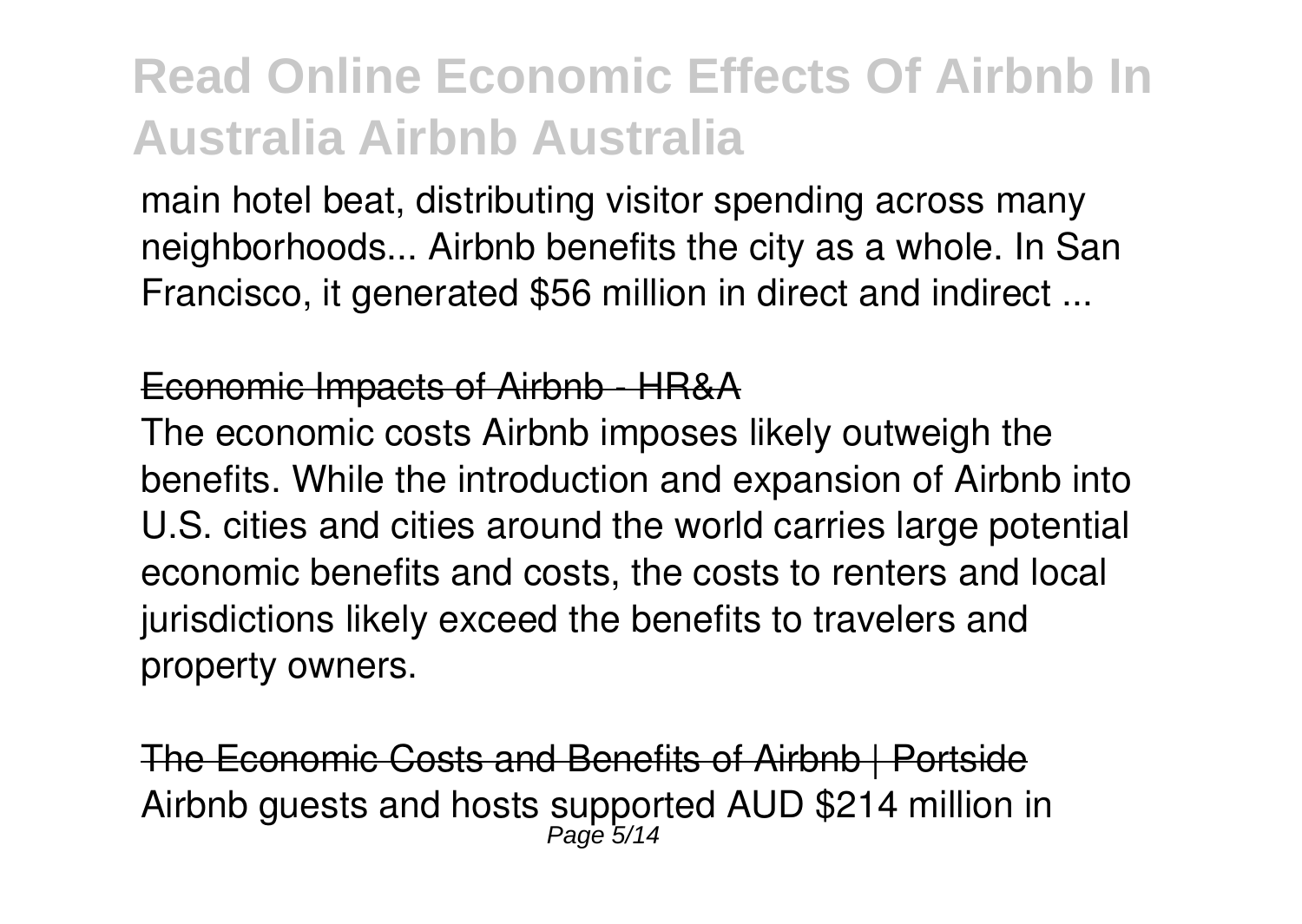economic activity in one year in Sydney – throughout the region's diverse suburbs. This economic impact is estimated to support 1,600 jobs throughout Sydney. In addition to staying longer and spending more than traditional tourists, 31 percent of Airbnb guests said they would not have been able to make the trip had it not been for Airbnb as an accommodation option.

#### Airbnb Economic Impact – The Airbnb Blog – Belong Anywhere

Finally, one well-advertised potential benefit of Airbnb is the extra economic activity that might result if the rise of Airbnb spurs an increase in visitors to a city or town. Besides the income generated by Airbnb property owners, income might<br>Page 6/14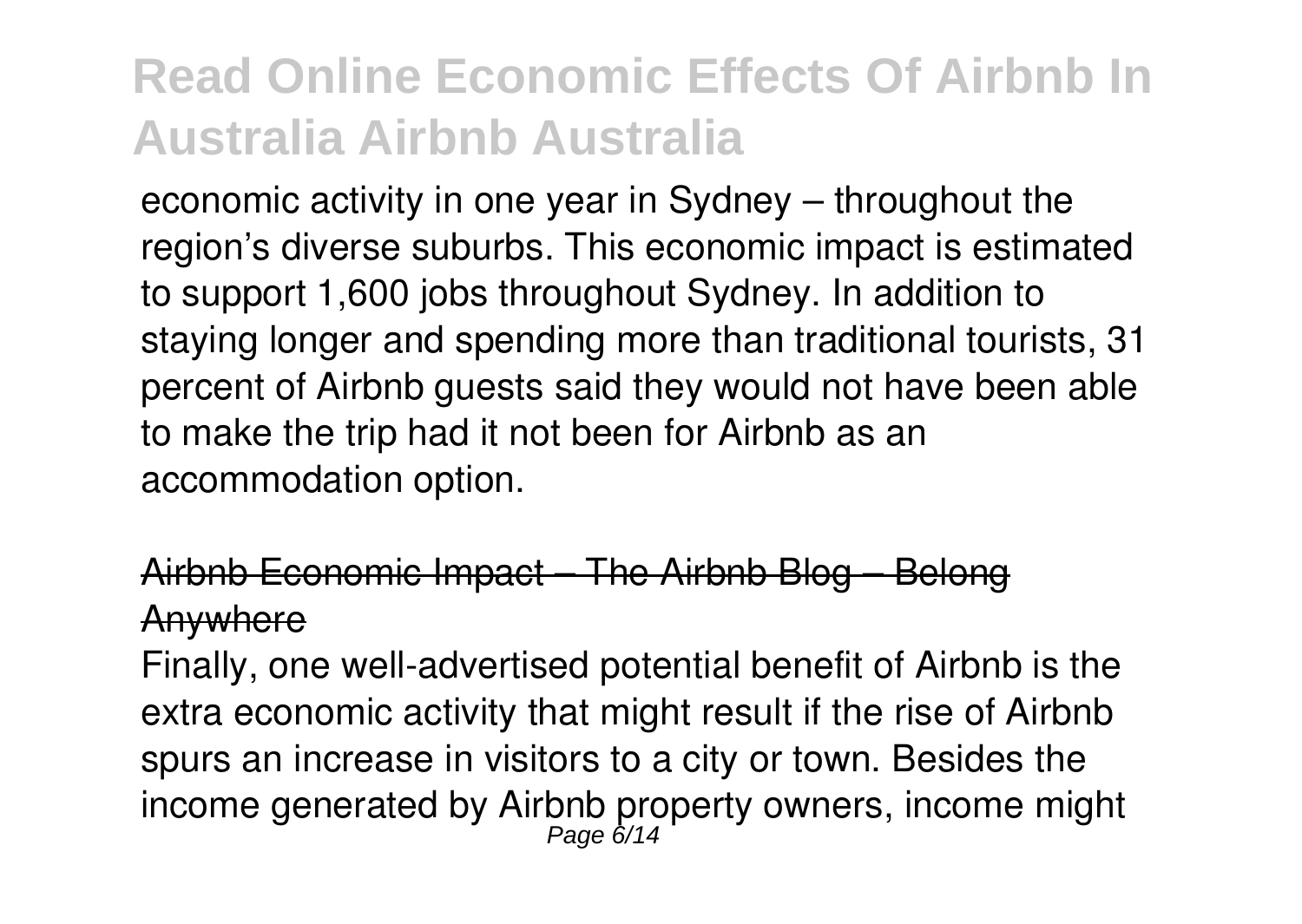be generated by these visitors as they spend money at restaurants or in grocery stores or on other activities.

The economic costs and benefits of Airbnb: No reason for ... Airbnb boosts a country's economic activity. In the United States, the market generates an estimated value of \$688 million, \$161 million of which is from local spending. Airbnb promotes the tourism sector. With the promise of a convenient transaction, tourists are encouraged to travel to other countries which is beneficial for the hosting countries.

The Benefits of Airbnb on a Personal and Economic Scale Economic effects of Airbnb in New Zealand 6 1.1 Purpose and scope of report Guests have booked over 1.5 million Page 7/14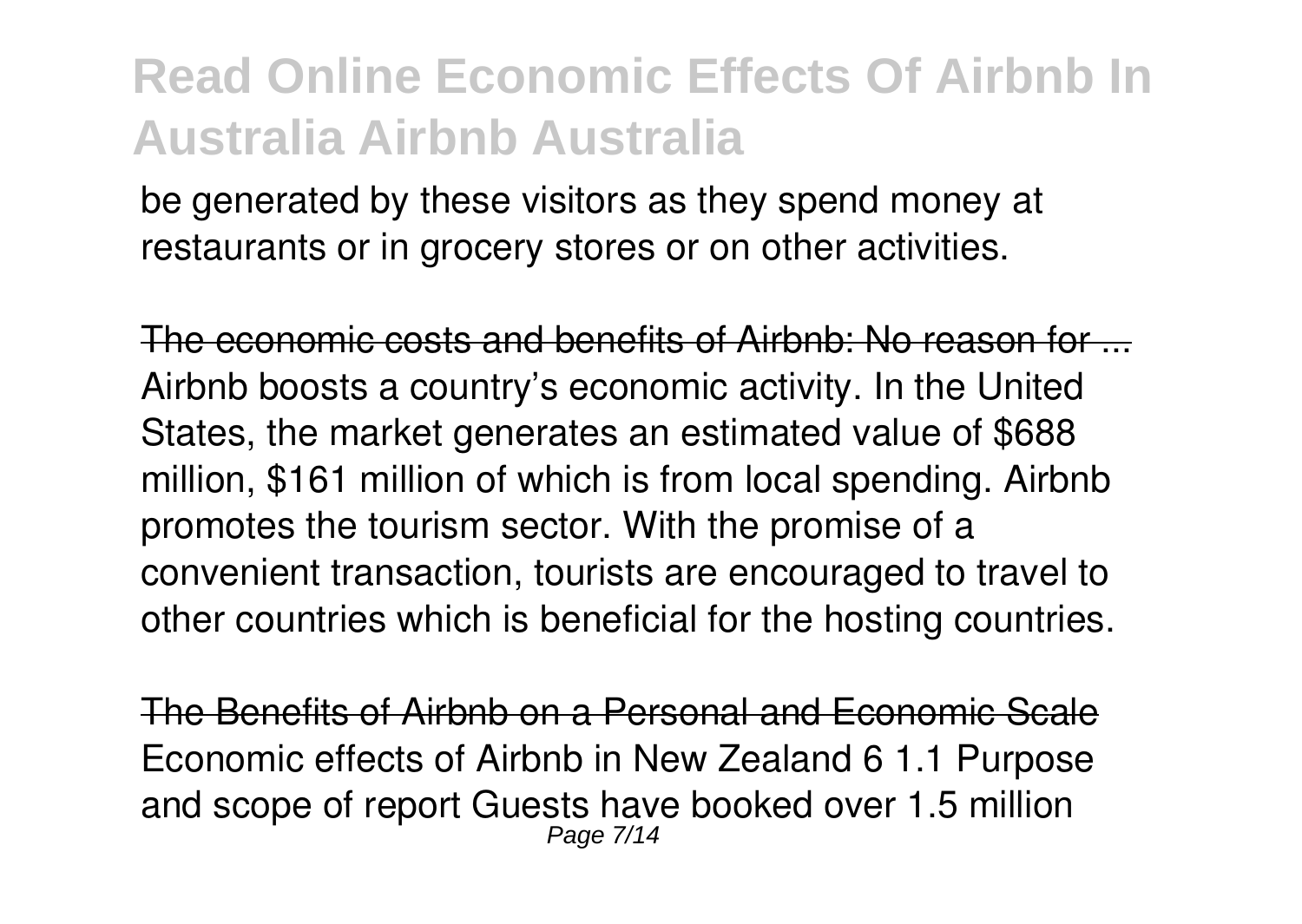nights on Airbnb across New Zealand since its local launch in 2015. There are currently around 37,000 Airbnb listings across New Zealand – ranging from spare bedrooms to luxury

Economic effects of Airbnb in New Zealand Airbnb Economic effects of Airbnb in New Zealand Analysing consumer benefits and economic contribution A Deloitte Access Economics report for Airbnb found that Airbnb guests make a significant contribution to New Zealand's economy, contributing \$660 million in GDP and supporting over 6,000 jobs.

Economic effects of Airbnb in New Zealand | Deloitte ... According to a 2015 study by the association, Airbnb had a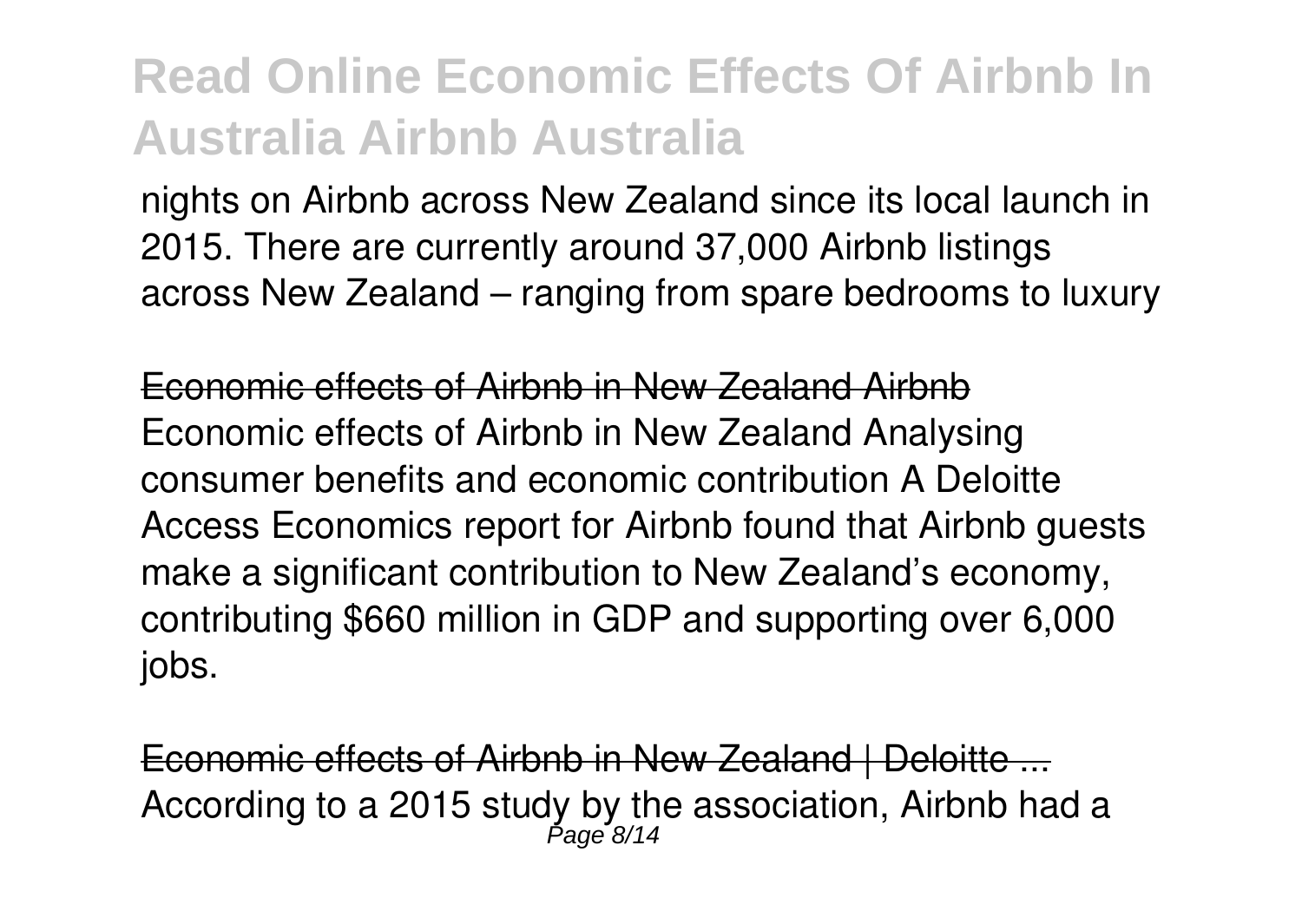whopping \$2.1 billion negative impact on New York City's economy and hotel and lodging industry, with \$450 million in hotel revenue lost. It says Airbnb caused a loss of 2,800 jobs and millions of dollars in tax revenue for the government.

Is Airbnb Helping or Hurting Local Economies? - Culture-ist Related topics. Airbnb engaged Deloitte Access Economics to assess the economic effects of Airbnb in Australia. This report aims to quantify the economic contribution of Airbnb guest spending to the Australian economy, and evaluate the economic benefits enjoyed by guests, hosts and the wider community. Airbnb guests made a total contribution to Australia's GDP of \$1.6 billion in 2015-16, supporting over 14,000 jobs in addition to the activities of hosts. Page 9/14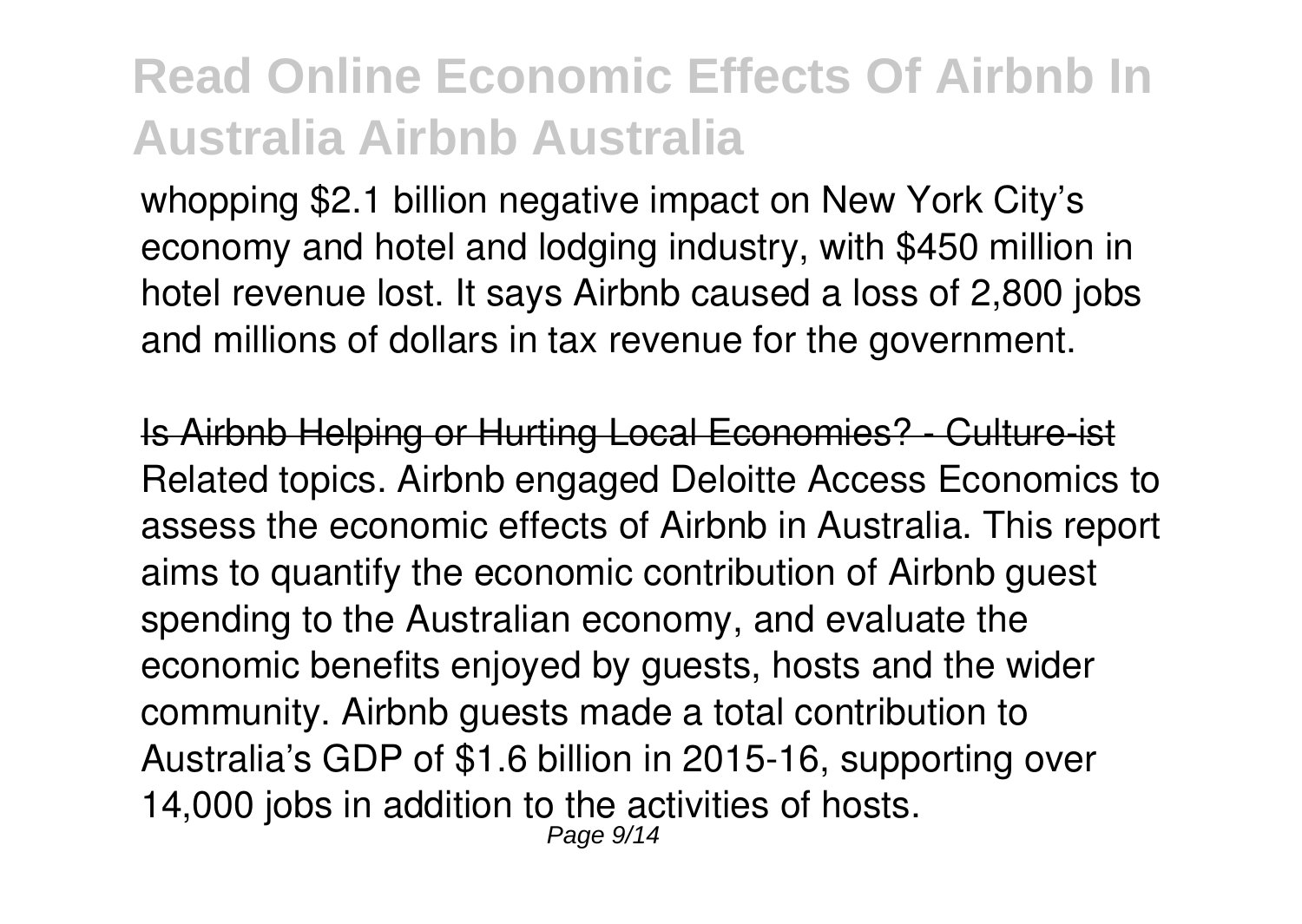#### Economic effects of Airbnb in Australia | Deloitte ...

Airbnb is instrumental in changing the way people travel. For families especially, renting an Airbnb can be more economical than booking a room at a traditional hotel. But not everyone in the travel industry is happy with Airbnb. For one thing, hotels are feeling the pinch of Airbnb's presence on their bottom line.

Airbnb Impacts Local Communities (for Good and Bad ... A separate U.S. study found that a 1% increase in Airbnb listings leads to a 0.018% increase in rents and a 0.026% increase in house prices. It might not seem like much on the surface but there ...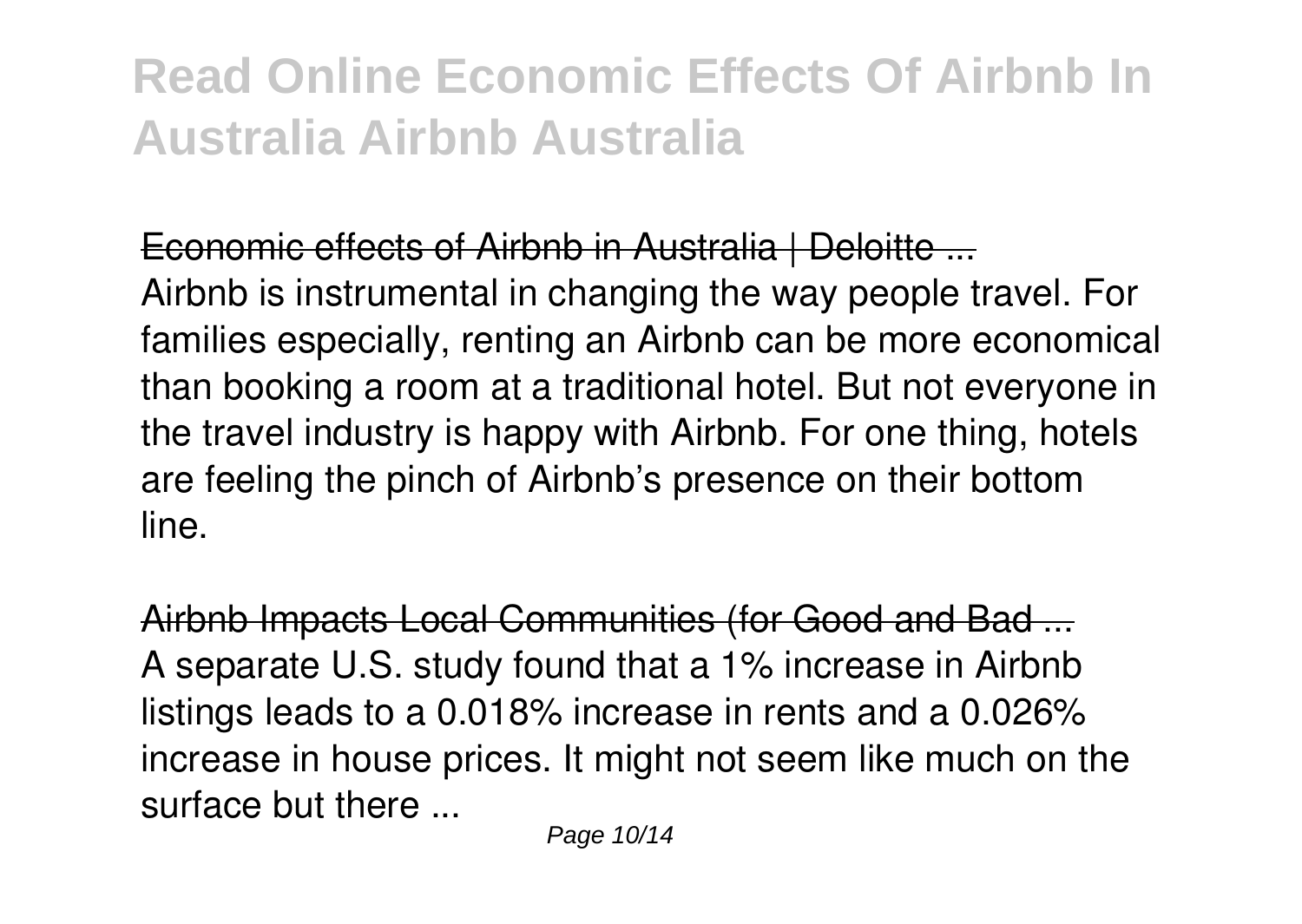The Airbnb Effect On Housing And Rent - Forbes I've been scouring the Internet (without success), looking for data regarding whether short-term rentals (STRs, e.g., Airbnb, HomeAway, etc.) increase or decrease property values in the areas ...

How your neighbor's Airbnb rental can affect your property ... Airbnb's business model has far reaching economic impacts that benefit the country overall, the tourism industry, local businesses and local households. Host income and visitors' daytime spending has a significant economic impact in the economy. The following figures account for all direct, indirect and induced spending in France. Page 11/14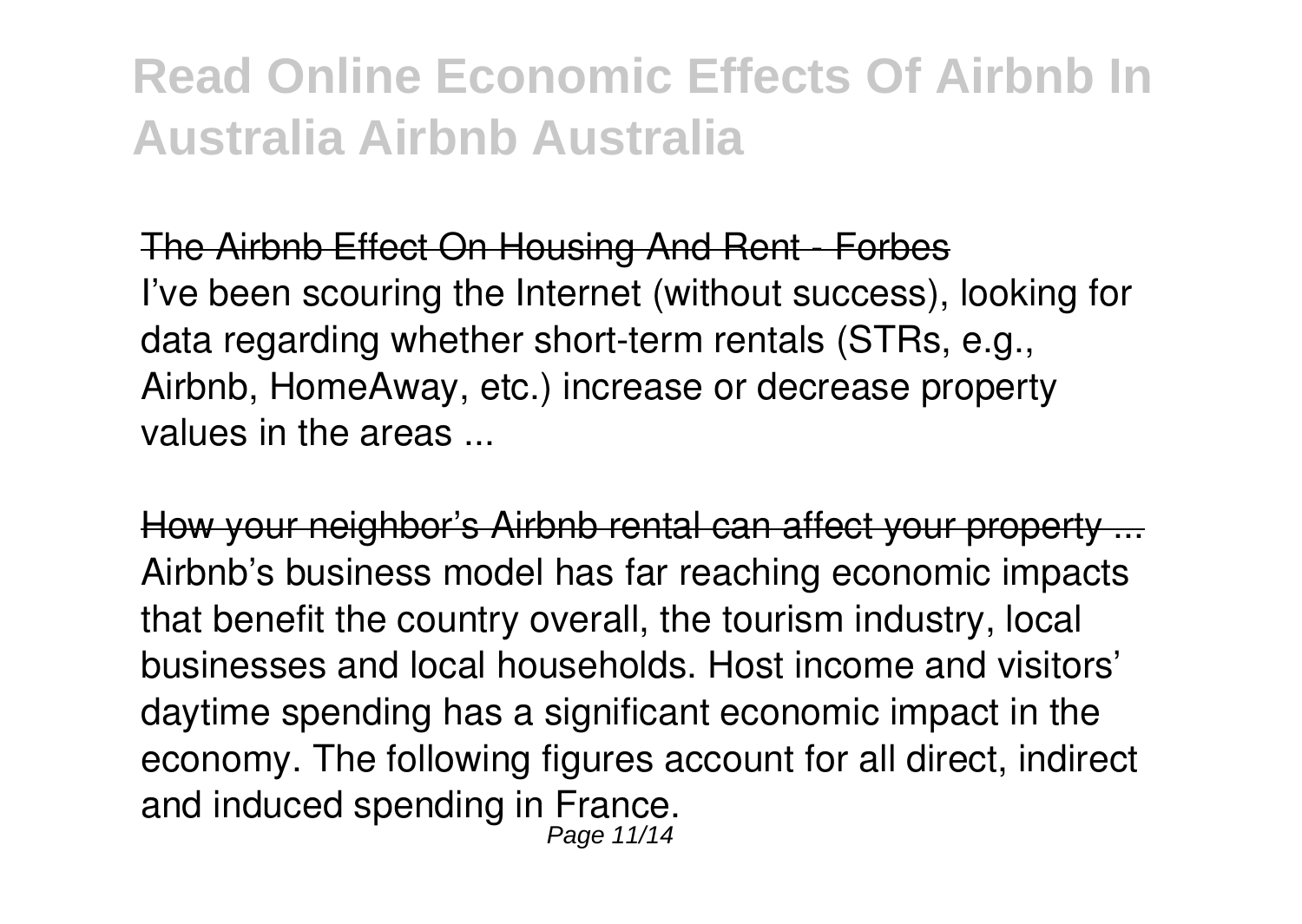Airbnb Economic Impacts in France – The Airbnb Blog ... The overall economic effect of Airbnb has been positive, as some disruption in the economy results in to better value for a particular portion of the society. Here people are both, on the demand side as well as the supply side.

Airbnb PESTLE Analysis | PESTEL Analysis of Airbnb | MBA ...

The gig economy — aka the sharing economy — has been one of the most important online phenomena of the decade. This week it also made a loud splash on Wall Street, as the stock market listings ...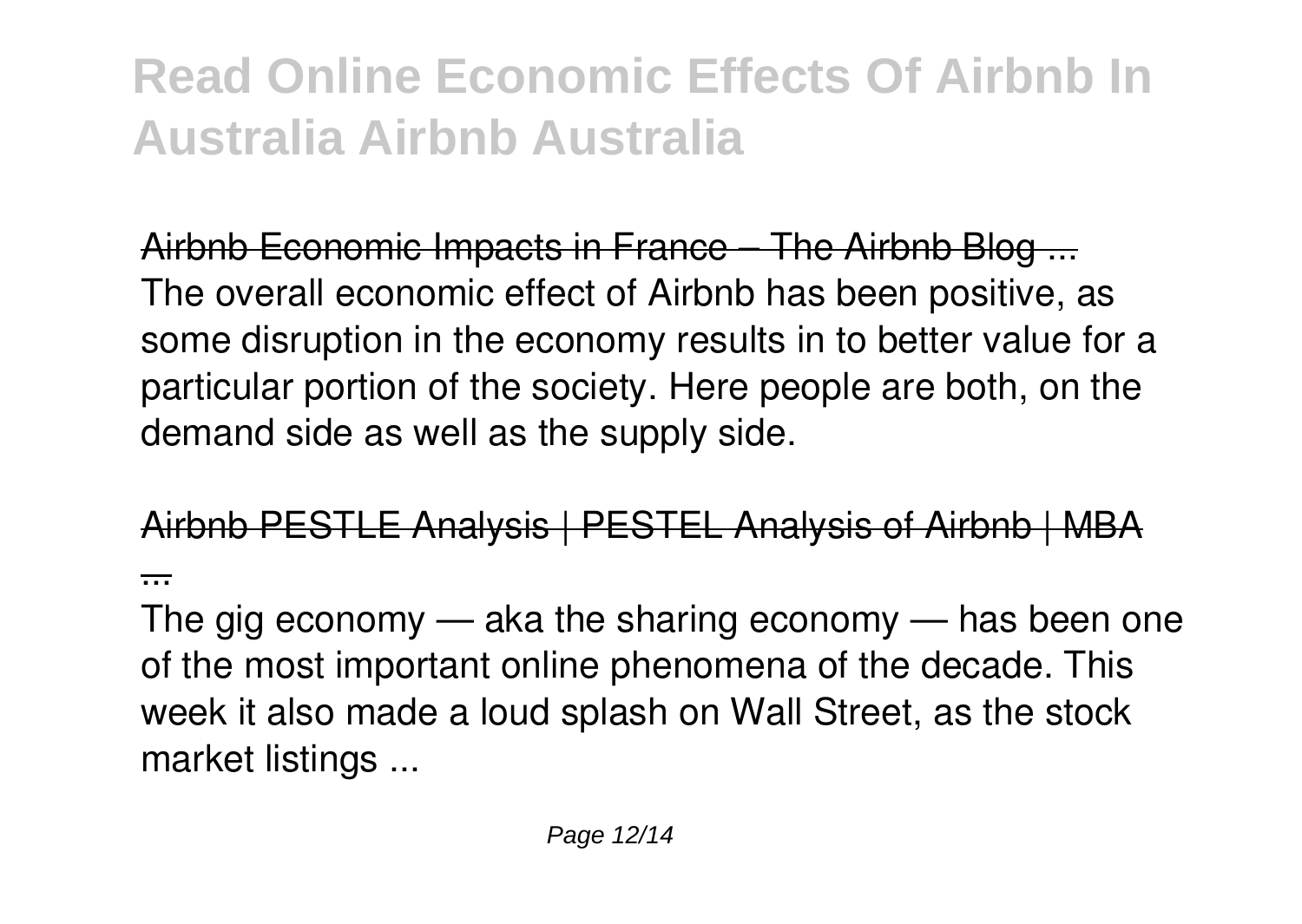Airbnb and DoorDash IPOs leave gig economy issues ... Economic effects of Airbnb in Australia 4 In one year in the ACT,20,000 Airbnb guests spent \$20 million supporting 99 jobs and \$13 million in GRP Airbnb hosts earned a median income of \$4,910 On average, guests staying across the ACT rated their Airbnb listing 4.7 stars out of 5 Economic effects of Airbnb in Australia 5

Economic effects of Airbnb in Australia Australian Capital ... Online lodging and tourism marketplace Airbnb has become a global phenomenon in recent years. In its home country of the United States the company's direct economic impact reached a sum of 33.8...